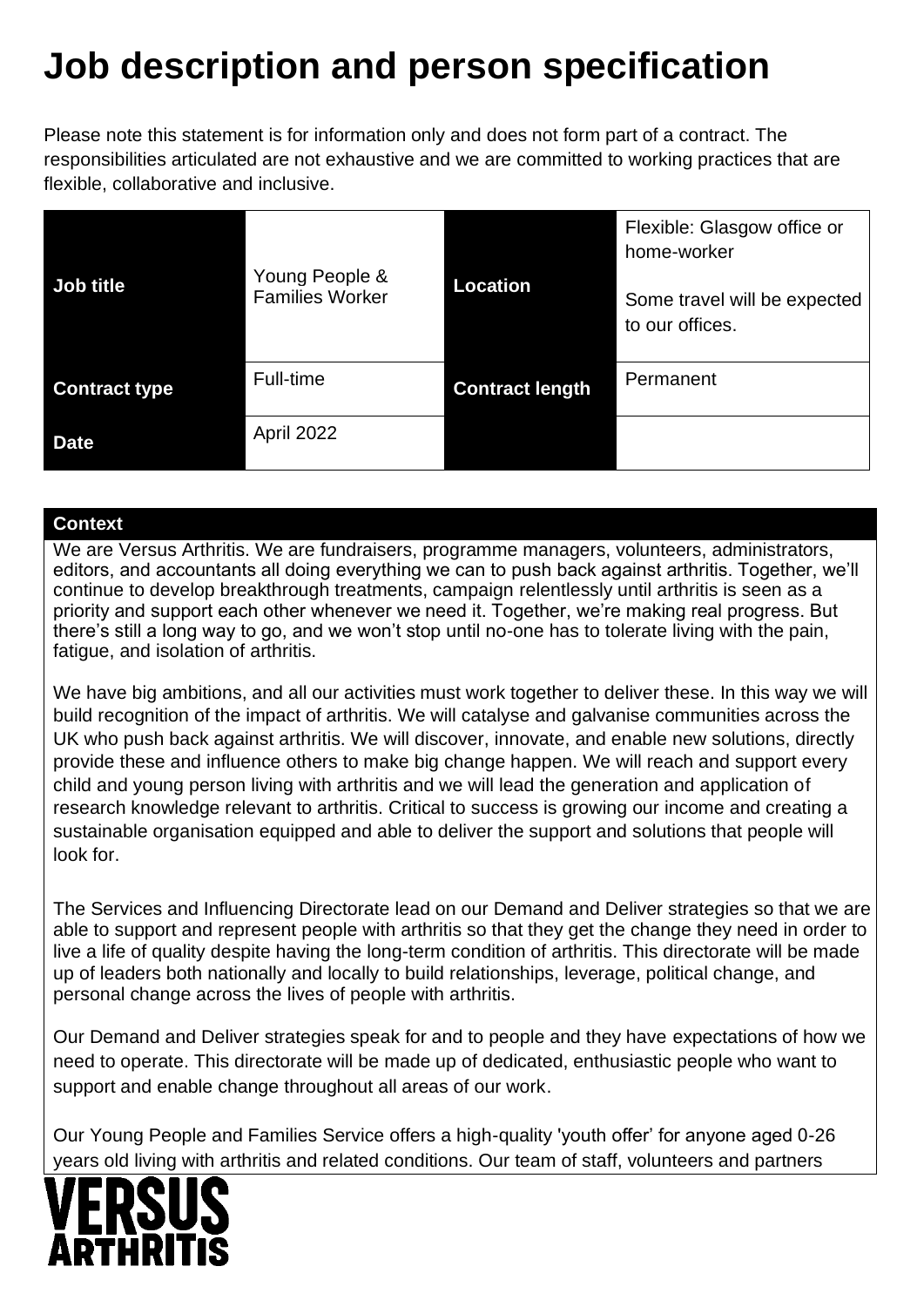provide holistic emotional and social support in community and online settings as well as working alongside some of the country's leading paediatric, adolescent and adult rheumatology clinics.

Guided by the individual needs of each young person we meet, using approaches co-designed with young people, we empower them to take control of their unpredictable condition; feel better connected; and live happy and healthy lives now and in the future.

But there are young people who don't have access to the support they need. Over the coming years we will reach more young people and families, working with key stakeholders to provide quality support as well as exploring new ways to provide support and reduce inequalities.

#### **Main purpose of the role**

As a Young People & Families Worker you will work with colleagues, partners, health care professionals, schools, volunteers, families, and most importantly young people to co-plan, deliver and evaluate a high quality, holistic support offer locally and nationally. Using a community development/youth work approach you'll put children and young people at the centre of decisions about their journey and our service offer.

Using youth accessible approaches, you will help young people build their confidence, make friends, and achieve their personal goals. This will be achieved by providing one-to-one support, creating peer networks and working with volunteers to co-deliver self-management activities on a variety of topics from sleep management to self-advocacy. You'll also co-design an exciting programme of social events, youth voice opportunities, digital content, and residential events.

You will act as the bridge between young people, their families, and professionals – especially in health care settings where you will play a unique role working collaboratively with multidisciplinary teams to meet a range of needs in a relatable and youth friendly style as young people learn to live well with their condition. You will support young people during the pivotal transition from paediatric to adult services and life, making sure it is a time of empowerment and growth.

| <b>Management and key relationships</b> |                                                                                                                                                                                                                                      |  |
|-----------------------------------------|--------------------------------------------------------------------------------------------------------------------------------------------------------------------------------------------------------------------------------------|--|
| <b>Roles managed</b>                    | <b>Volunteer Management</b>                                                                                                                                                                                                          |  |
| <b>Reports to</b>                       | Young People & Families Manager                                                                                                                                                                                                      |  |
| <b>Key relationships</b>                | People & Organisational Development<br><b>UK Delivery Team</b><br>Other Young People & Families Workers<br>Nation and across UK<br>Branch & Group network<br>Professional Engagement Nation Lead<br>Vol and Community Sector in area |  |

# **VERSUS ADTHR**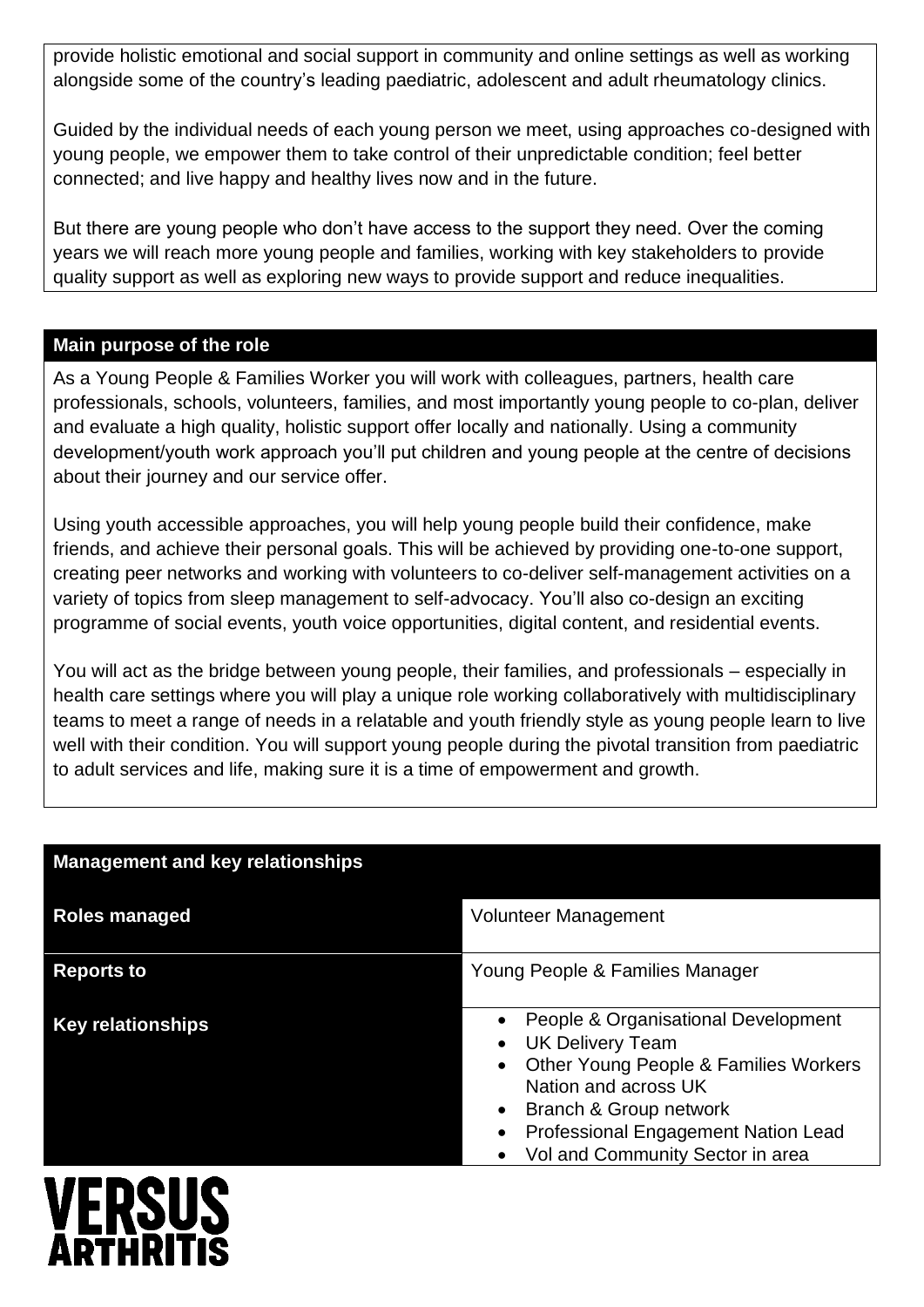#### • Health Care professionals

• Innovation & Support team

## **Main Responsibilities and Duties 1 It's about listening, empathy and empowerment** • Use a youth work/community development approach to provide emotional and social support – with the aim of helping young people to take control of their condition, feel better connected and live happier and healthier lives now and in their future adult life. • Maintain excellent working relationships with healthcare professionals across Paediatric and Adult Rheumatology Multi-Disciplinary Teams (MDT). Deliver the unique, holistic support needed for young people to manage their condition through attending clinic, managing referrals, and co-delivering events. • Be a champion for children and empower young people living with arthritis to selfadvocate, be better understood by society and listened to. • Make sure Equality, Diversity and Inclusion is incorporated into all aspects of our service offer, reaching young people and families currently not in touch with the charity. **It's about collaboration 2** • Work with children, young people, families, volunteers and key stakeholders to design, deliver and evaluate a holistic programme of engaging face to face and virtual support, including residential weekends, self-management workshops, digital content and one-to-one support. • Work with colleagues across Versus Arthritis as well as partners to share learning and constantly develop our offer to meet the diverse needs of children and young people. • Support a team of volunteers to offer peer support and co-deliver activities – ensuring a quality volunteer experience. • Build strong signposting partnerships and referral routes with local and national partners. Support colleagues in fundraising to put together funding applications. **VERSUS**

ADTUD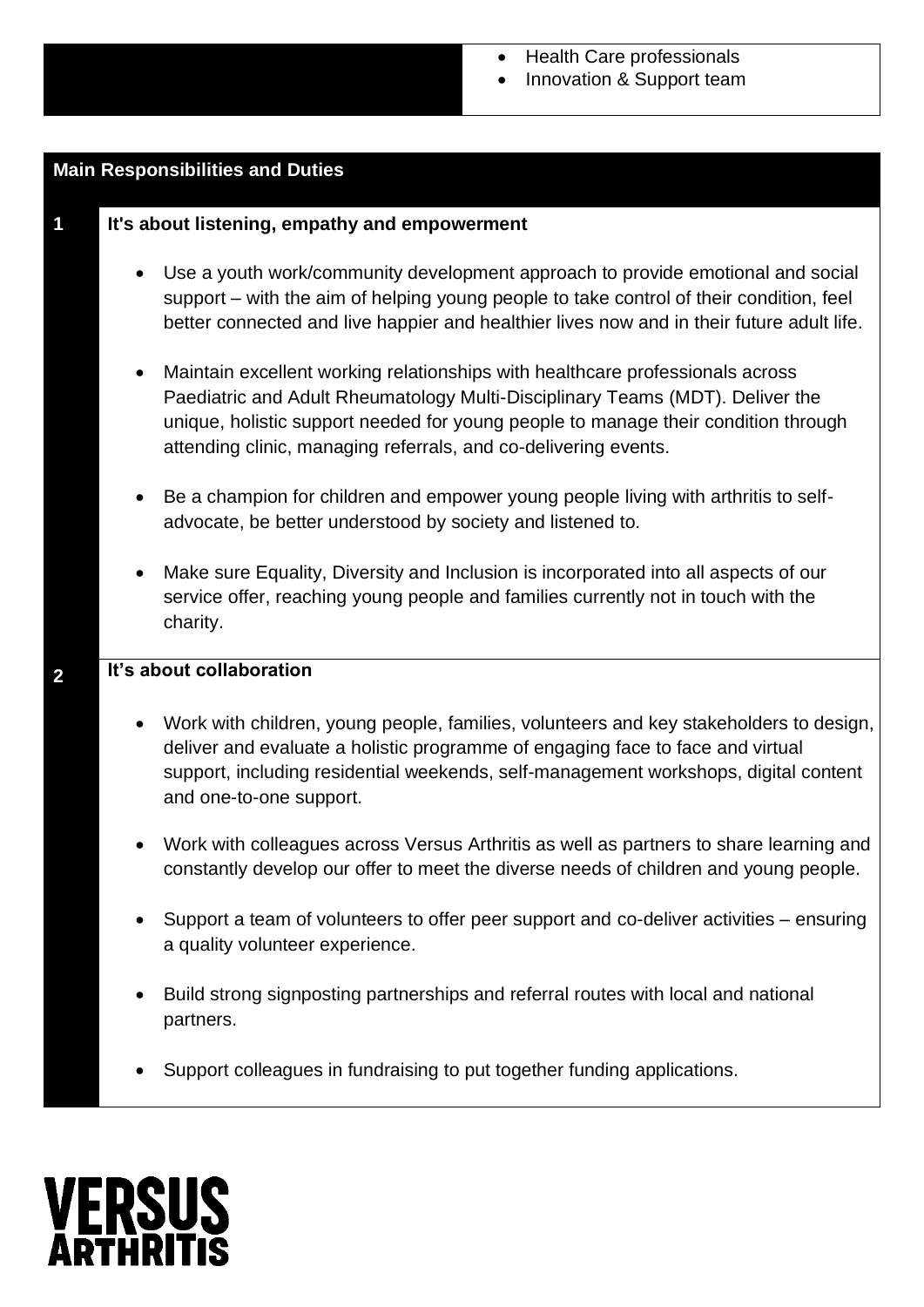| $\mathbf{3}$ | It's about working safely and with quality |                                                                                                                                                                          |  |
|--------------|--------------------------------------------|--------------------------------------------------------------------------------------------------------------------------------------------------------------------------|--|
|              | $\bullet$                                  | Monitor, evaluate and report on impact and service delivery in line with funder and<br>Versus Arthritis expectations.                                                    |  |
|              | $\bullet$                                  | Adhere to Versus Arthritis (and partner where appropriate) policies and procedures,<br>including safeguarding, data management, health and safety, volunteer management. |  |
|              | $\bullet$                                  | Manage a team of volunteers to provide peer support and co-facilitate activities.                                                                                        |  |
|              | It's about keeping our knowledge relevant  |                                                                                                                                                                          |  |
|              | $\bullet$                                  | Attending training and development events to help support the charity and your own<br>development.                                                                       |  |
|              | $\bullet$                                  | Undertake other relevant duties as appropriate, in line with the priorities and needs of<br>the Young People & Families team and ensure adequate cover is provided.      |  |
|              |                                            |                                                                                                                                                                          |  |

| <b>Criminal Record Check</b> |                                                                       |  |  |
|------------------------------|-----------------------------------------------------------------------|--|--|
| <b>Requirement</b>           | This role DOES require a "Please Specify Type" Criminal Record check. |  |  |

### **Person specification**

Knowledge, skills and experience: key requirements

| <b>Requirement</b> |                                                                                                                                                                                                                                                            | <b>Evaluation</b><br><b>Stage</b> |
|--------------------|------------------------------------------------------------------------------------------------------------------------------------------------------------------------------------------------------------------------------------------------------------|-----------------------------------|
| 1                  | Experience of working within the third and/or public sector, preferably within<br>the fields of youth/community development work and/or health and social<br>care - with a passion for improving the lives of young people.                                | App                               |
| $\overline{2}$     | Understanding the importance of self-management and experience of<br>delivering interventions to people living with long term conditions. Experience<br>of taking a person-centred approach when providing support.                                        | App/Int                           |
| 3                  | Experience of using a community development/youth work approach to co-<br>design and deliver a quality service/project that is inclusive, inspiring and<br>makes a difference. Engaging colleagues, funders, supporters and partners<br>to make it happen. | App/Int                           |

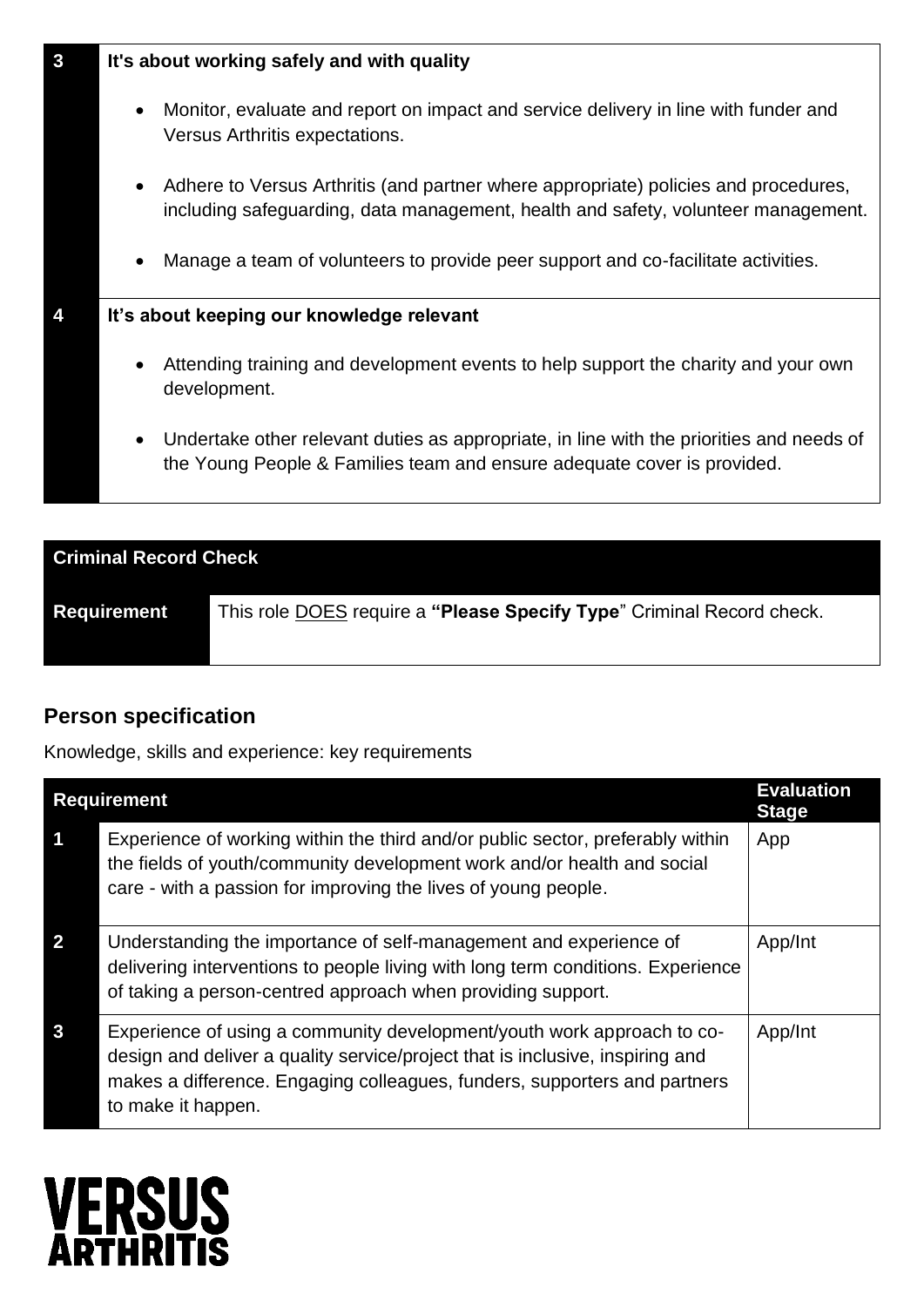| 4                       | Knowledge and experience of embedding safeguarding and safe working<br>policies and procedures.                                                                                        | App/Int |
|-------------------------|----------------------------------------------------------------------------------------------------------------------------------------------------------------------------------------|---------|
| $\overline{\mathbf{5}}$ | Experience of basic project skills, including supporting evaluation work,<br>writing reports, developing project proposals and managing activity budgets.                              | App/Int |
| 6                       | Excellent communication and interpersonal skills, and evidence of excellent<br>relationship management with a wide range of stakeholders.                                              | App/Int |
| $\overline{7}$          | Good IT skills; thorough working knowledge of MS Office Suite especially<br>Outlook, Word, Excel and PowerPoint and digital working skills including<br>experience of using databases. | App     |
| 8                       | Sound organisational and time management skills and the ability to prioritise<br>workload effectively.                                                                                 | App/Int |
| 9                       | Understanding of the importance of diversity, inclusion, and accessibility.                                                                                                            | App/Int |
| 10                      | Willingness to travel across the UK as required to attend meetings and<br>events with a willingness to attend occasional weekend events and<br>meetings.                               | App     |

### **Desirable requirements**

| <b>Requirement</b> |                                                                                                                             | <b>Evaluation</b><br><b>Stage</b> |
|--------------------|-----------------------------------------------------------------------------------------------------------------------------|-----------------------------------|
|                    | Knowledge and understanding of arthritis and other musculoskeletal (MSK)<br>conditions.                                     | App                               |
| $\overline{2}$     | Understanding of the 'Social model of disability.'                                                                          | App                               |
| $\mathbf{3}$       | Experience of using /delivering over virtual communication platforms;<br>Microsoft Teams, Zoom, social media platforms etc. | App                               |

#### **Values and behaviours**

Our values and behaviours framework underpins our daily working lives at Versus Arthritis. It's primarily for employees, volunteers and trustees and describes the expectations we have of each other, and our individual and collective commitment to the organisation.

Our values and behaviours directly support our brand identity and our customer experience principles. Even though the language may not be exactly the same, the principles and ideas are all consistent with our purpose and identity as Versus Arthritis.

- We value our contribution to a truly **inclusive** and **flexible** organisation, that prioritises people's **health and wellbeing**.
- We value **learning** to increase our impact for people affected by arthritis.